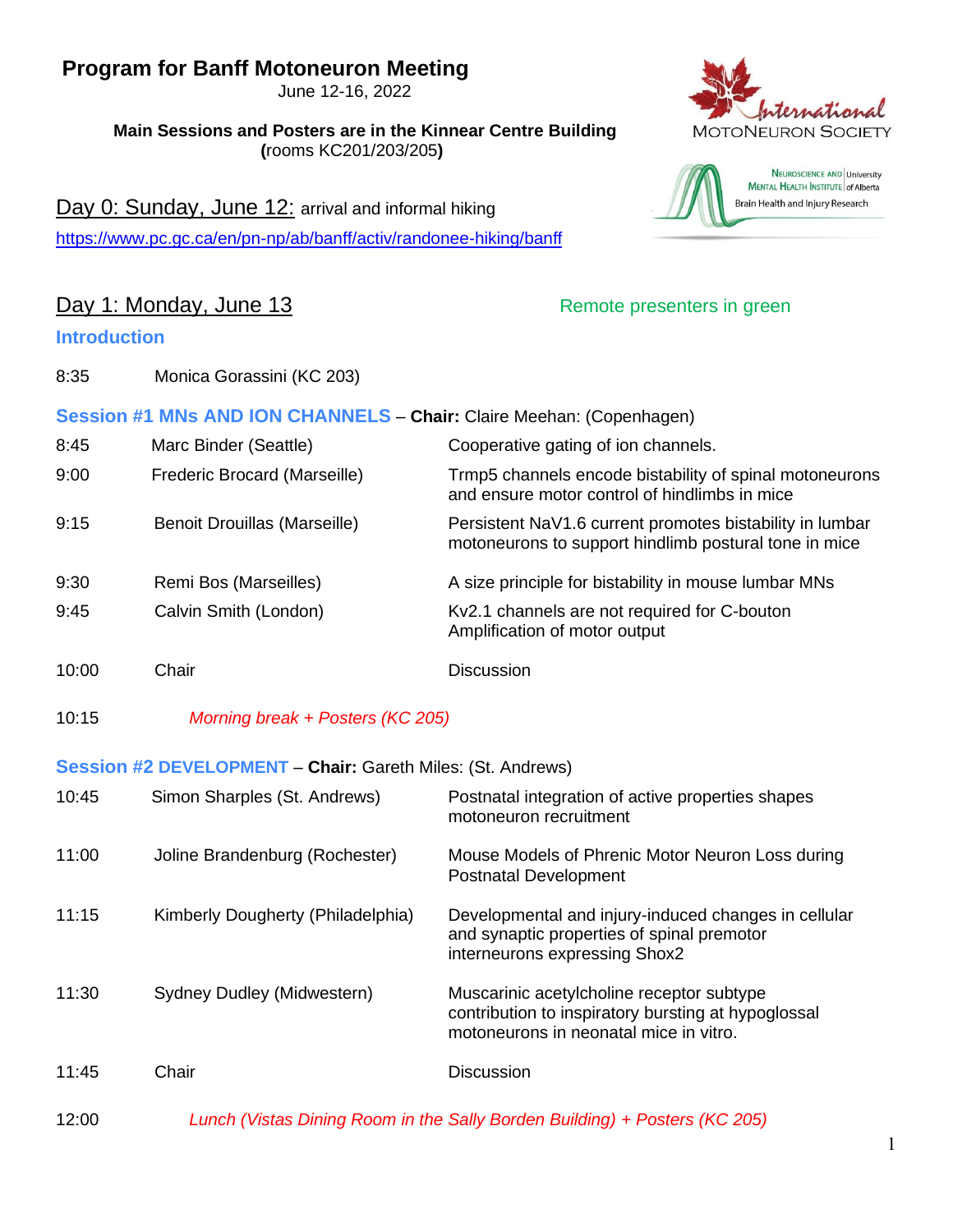#### **Session #3 Motoneuron and spinal circuit function in ALS**– Chair: Kelvin Jones (Edmonton)

| 1:30 | Zhenxiang Zhao (Copenhagen)                   | Cytoplasmic TDP-43 drives reversible hyperexcitability<br>of spinal motoneurones.                                                                                                                                   |
|------|-----------------------------------------------|---------------------------------------------------------------------------------------------------------------------------------------------------------------------------------------------------------------------|
| 1:45 | Sherif Elbasiouny (Dayton)                    | Motoneuron excitability dysfunction in ALS                                                                                                                                                                          |
| 2:00 | Kelvin Jones & Monica Gorassini<br>(Edmonton) | Number and firing behaviour of human motor units in ALS                                                                                                                                                             |
| 2:15 | Daniel Zytnicki (Paris)                       | Early reversible structural and functional impairments of<br>excitatory synapses on ALS motoneurons                                                                                                                 |
| 2:30 | Filipe Nascimento (London)                    | Spinal circuits early dysfunction in the SOD1G93A mouse<br>model of Amyotrophic Lateral Sclerosis                                                                                                                   |
| 2:45 | Marcin Baczyk (Pozna)                         | Facilitation of proprioceptive Ia excitation and intrinsic<br>excitability of spinal motoneurons by anodal trans-<br>spinal direct current stimulation in SOD1 G93A mouse<br>model of Amyotrophic Lateral Sclerosis |
| 3:00 | Chair                                         | <b>Discussion</b>                                                                                                                                                                                                   |
| 3:15 | Afternoon break + Posters (KC 205)            |                                                                                                                                                                                                                     |

#### **Session #4 TRIBUTE AND RAPID-FIRE TRAINEE TALKS** – **Chair:** Hans Hultborn (Copenhagen)

| 3:45 | Rob Brownstone (London)  | Tribute and scientific accomplishments to the greats we<br>have lost |
|------|--------------------------|----------------------------------------------------------------------|
| 4:15 | Gregory Pearcy (Chicago) | Trainee Rapid Fire 3-minute Talks (in order of presentation):        |

- 1. Gina Gnanasampanthan (St. Andrews)
- 2. Alex Yacyshyn (Edmonton)
- 3. Giulia Calabrese (St. Andrews)
- 4. Eli Hayes (Kelowna)
- 5. Hongkai Wang (Chicago)
- 6. Grace Niyo (Los Angeles)
- 7. Jacob Thorstensen (Gold Coast)
- 8. Marie Roussel (Quebec City)
- 9. Jess Leverett (Edmonton)
- 10. Ricardo Mesquita (Perth)
- 11. Sophie Jenz (Chicago)
- 12. Narges Karimi (Quebec City)
- 13. Trevor Barss (Edmonton)
- 14. Timothée Popescu (Lausanne)
- 15. Tyler Wells (Halifax)

5:30 *Welcome reception (KC 103) and All posters (KC205)*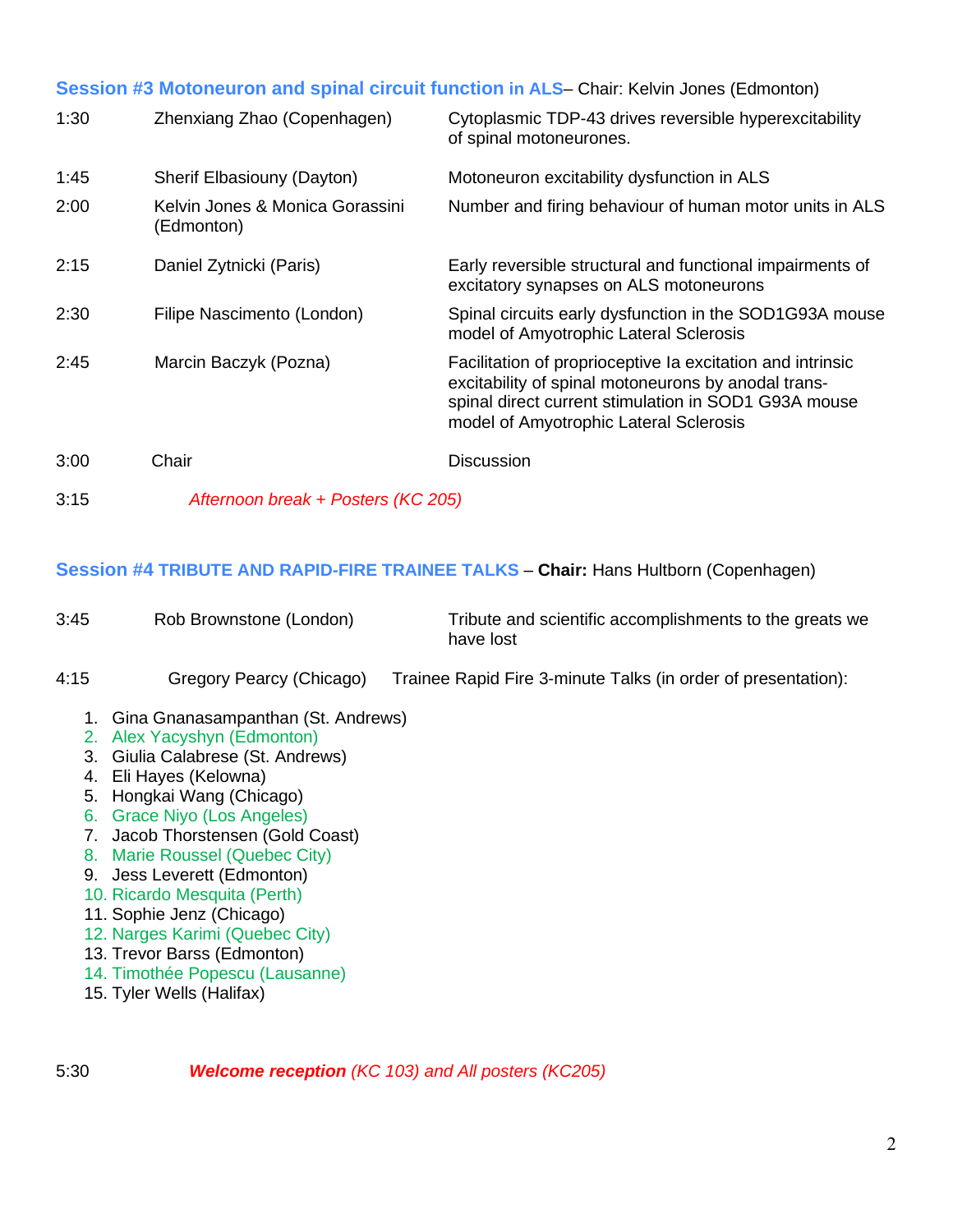### Day 2: Tuesday, June 14

| Session # 5 RNAseq OF MOTONEURONS - Chair: Keith Fenrich (Edmonton) |                            |                                                                                                                |
|---------------------------------------------------------------------|----------------------------|----------------------------------------------------------------------------------------------------------------|
| 8:30                                                                | Mor Alkaslasi (Bethesda)   | Demystifying transcriptomics                                                                                   |
| 8:45                                                                | Ariel Levine (Bethesda)    | What Human Motoneurons Are Made Of                                                                             |
| 9:00                                                                | Sam Pfaff (La Jolla)       | MicroRNA regulation of motor neuron survival.                                                                  |
| 9:15                                                                | Claire LePichon (Bethesda) | Single nucleus RNA sequencing reveals unexpected<br>diversity of spinal cholinergic neurons in the adult mouse |
| 9:30                                                                | Jacob Blum (San Francisco) | Motor neuron heterogeneity and vulnerability in<br>amyotrophic lateral sclerosis                               |
| 9:45                                                                | Chair                      | <b>Discussion</b>                                                                                              |

10:00 *Morning break + Posters (KC 205)*

# **Session #6 Molecular changes in ALS and SMA - Chair:** Vic Rafuse (Halifax) 10:30 Hemali Phatnani (New York) Spatiotemporal dynamics of molecular pathology in ALS. 10:45 Calum Bonthron (St. Andrews) Selective Vulnerability of Tripartite Synapses in Amyotrophic Lateral Sclerosis 11:00 Vivian Ko (San Diego) CK1Îμ-dependent TDP-43 phosphorylation in ALS 11:15 Kelly A Marshall (Chicago) Nuclear loss of TDP-43 causes a determinantal exonskipping event in the RNA of the ion-channel KCNQ2 in ALS-patient neurons. 11:30 Francesco Roselli (Ulm) The motoneuronal receptorome in ALS reveals adrenergic entry points to modulate MN excitability and firing 11:45 Yongchao Ma (Chicago) Regulation of mitochondria-induced neuroinflammation and motor neuron degeneration in Spinal Muscular Atrophy (SMA) by RNA methylation 12:00 Chair Discussion

*Lunch + Posters*

#### **Session #7 FREE TIME AND POSTERS**

1:30 Poster session and free time

3:30 *Afternoon break*

**Session #8 NEUROTRAUMA AND MOTONEURONS 1**– **Chair:** Marie-Pascale Cote (Philadelphia)

4:00 Collin Franz (Chicago) A human stem cell based-assay to define how a highly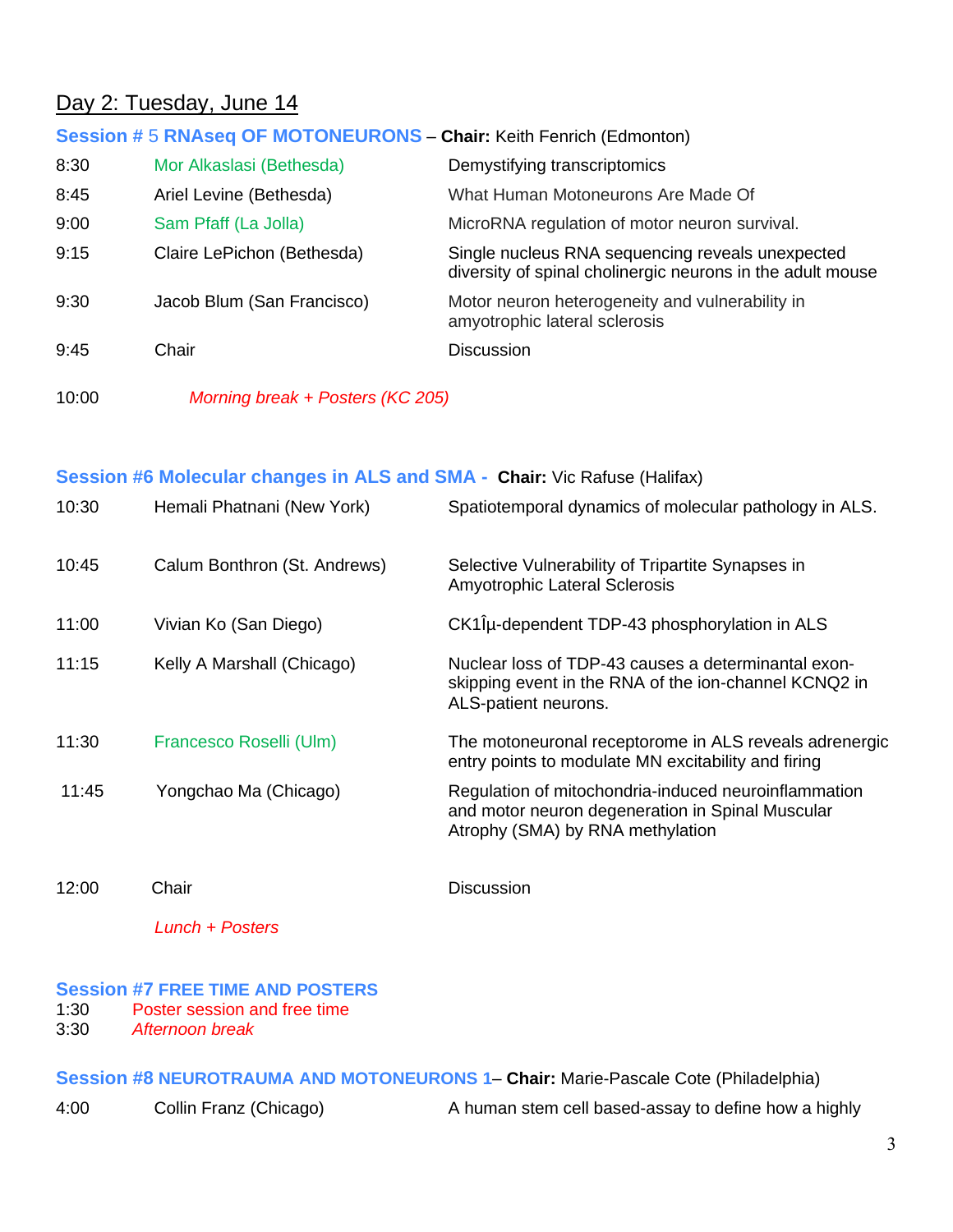|      |                                 | prevalent genetic variation increases motor neuron<br>vulnerability to mechanical injury                                                               |
|------|---------------------------------|--------------------------------------------------------------------------------------------------------------------------------------------------------|
| 4:15 | Alex M Laliberte (Ottawa)       | Pre-motor dl3 interneurons regulate hindlimb motor tone in<br>spinalized mice.                                                                         |
| 4:30 | Frederic Bretzner (Quebec City) | Plasticity and contribution of mesencephalic locomotor<br>region nuclei to functional motor recovery after chronic<br>spinal cord injury in the mouse. |
| 4:45 | Gregory Pearcey (Chicago)       | Acute intermittent hypoxia effects on strength and motor<br>unit discharge rates in SCI.                                                               |
| 5:00 | Han Zhang (Edmonton)            | Spinal lumber V3 INs are crucial in the recovery of<br>locomotion after SCI                                                                            |
| 5:30 | Chair                           | <b>Discussion</b>                                                                                                                                      |

7:00 – 9:00PM ALS RECEPTION (KC 103) SPONSORED BY PROJECT ALS (see PAGE 7 for details)

# Day 3: Wednesday, June 15

#### **Session #9 INPUTS TO MOTONEURONS 1** – **Chair:** Patrick Whelan (Calgary)

| 8:45  | Maria Piotrkiewicz (Worsaw) | Evaluation of new methods for estimating the<br>characteristics of IPSPs in human motoneurons |
|-------|-----------------------------|-----------------------------------------------------------------------------------------------|
| 9:00  | Kemal Turker (Istanbul)     | Discharge rate method to study human Renshaw inhibition.                                      |
| 9:15  | Gorkem Ozyurt (London)      | The connectivity pattern of recurrent excitatory connections<br>between motoneurons.          |
| 9:30  | Amr Mahrous (Chicago)       | Rebound extensor response following electrical stimulation<br>of the lumbar spinal cord       |
| 9:45  | Chair                       | <b>Discussion</b>                                                                             |
| 10:00 | Morning break + Posters     |                                                                                               |

### **Session #10 SYMPATHETIC NEURONS & SEROTONIN Chair:** Dave Bennett (Edmonton)

| 10:30 | Yaqing Li (Atlanta)        | Plasticity of vasomotor sympathetic paravertebral<br>postganglionic neurons after spinal cord injury  |
|-------|----------------------------|-------------------------------------------------------------------------------------------------------|
| 10:45 | Nicholas Au Yong (Atlanta) | The Influence of Phrenic Sympathetic Activity on<br><b>Diaphragm Contractile Properties</b>           |
| 11:00 | Jeremy Chopek (Winnipeg)   | Locomotor related spinal V3 interneurons innervate<br>sympathetic preganglionic neurons in the mouse. |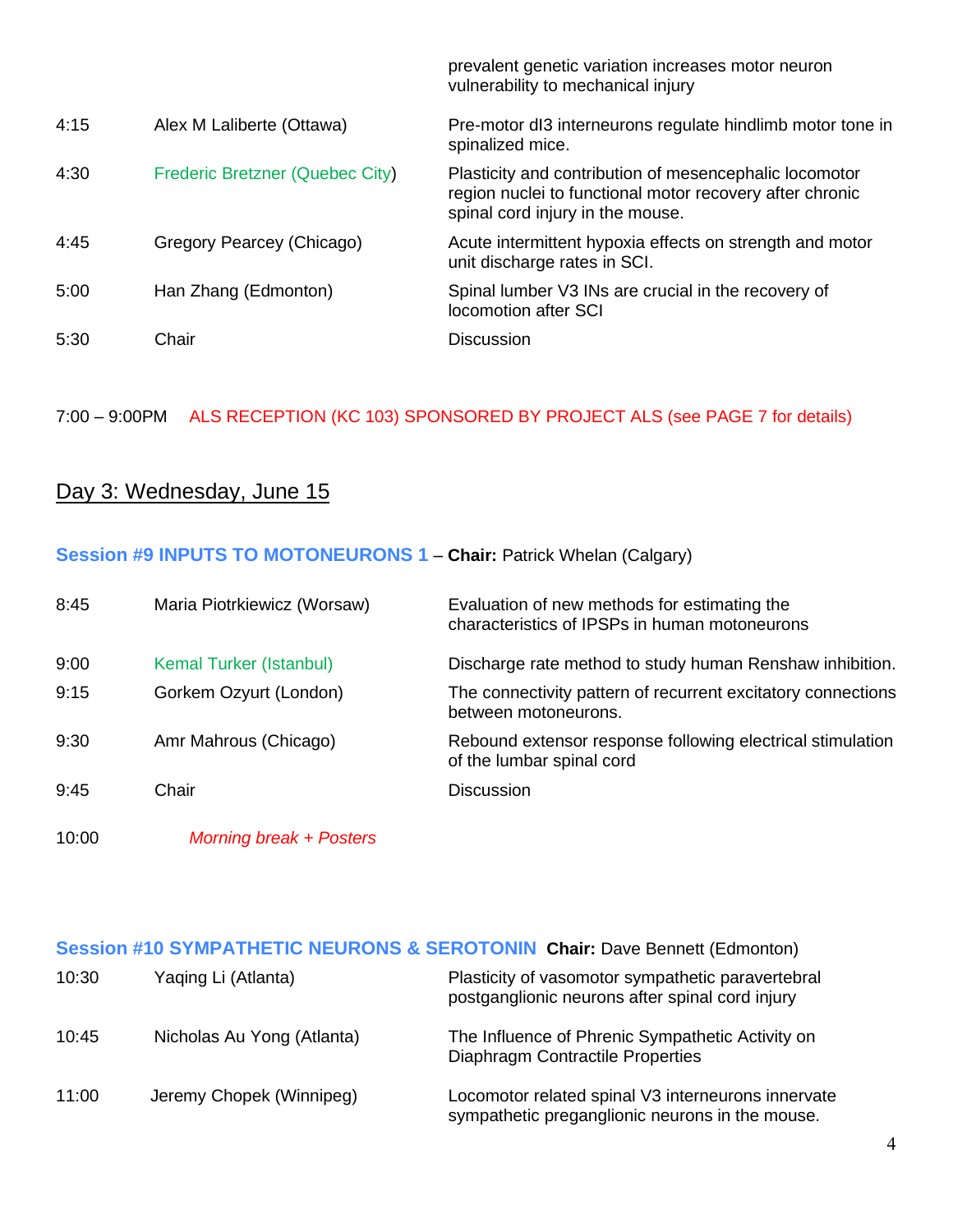| 11:15 | Benjamin Goodlich (Australia)       | 5-HT2 receptors play a critical role in motor unit discharge<br>rate in humans                                                                        |
|-------|-------------------------------------|-------------------------------------------------------------------------------------------------------------------------------------------------------|
| 11:30 | Nicolas Delestree (New York)        | Dysfunction in serotonergic neuromodulation impairs<br>locomotor coordination in spinal muscular atrophy                                              |
| 11:45 | Chair                               | <b>Discussion</b>                                                                                                                                     |
| 12:00 | Lunch + Posters                     |                                                                                                                                                       |
|       | <b>Session #11 AXONS AND INJURY</b> | <b>Chair:</b> Shawn Hochman (Atlanta)                                                                                                                 |
| 1:30  | Travis Rotterman (Atlanta)          | la afferent synapses are temporarily restored but not<br>retained on motoneurons by minocycline treatment<br>following peripheral nerve injury        |
| 1:45  | Nick Housley (Atlanta)              | Sensorimotor Circuit Collapse After Cancer Treatment                                                                                                  |
| 2:00  | Krishnapriya (Veni) Hari (Edmonton) | Constitutive GABAA receptor activity contributes to<br>exaggerated sensory transmission to motoneurons<br>and muscle spasms after spinal cord injury  |
| 2:15  | Shawn Hochman (Atlanta)             | Spike conduction in preganglionic axons is modifiable and<br>has the capacity to shape sympathetic output divergence<br>across paravertebral ganglia. |
| 2:30  | Lucy Liang (Pittsburgh)             | Corticospinal Tract Modulation of Sensory Information<br><b>Through GABAergic Interneurons</b>                                                        |
| 2:45  | Chair                               | <b>Discussion</b>                                                                                                                                     |

3:00 *Afternoon break + Posters*

#### **Session #12 HUMAN MOTONEURONS** – **Chair:** Maria Knikou (New York)

| 3:30 | Gabriel Siqueira Trajano (Brisbane) | Intrinsic motor neurone excitability is increased after<br>resistance training in older adults               |
|------|-------------------------------------|--------------------------------------------------------------------------------------------------------------|
| 3:45 | Justine Magnuson (Kelowna)          | Corticomuscular coherence and neuromuscular function<br>with force and EMG matching submaximal fatigue tasks |
| 4:00 | James Beauchamp (Chicago)           | Potential deficits in isometric ankle torque control<br>introduced by persistent inward currents in humans   |
| 4:15 | Yasin Dhaher (Dallas)               | Dissecting the separate effects of descending tracts on<br>spinal motor circuits                             |
| 4:30 | Matthieu Chardon (Chicago)          | Supercomputer, Neural Network Simulations and Reverse<br><b>Engineering of Motoneuron Firing Patterns</b>    |
| 4:45 | Chair                               | <b>Discussion</b>                                                                                            |

7:00 *Gala Dinner and Binderfest (KC101/103)*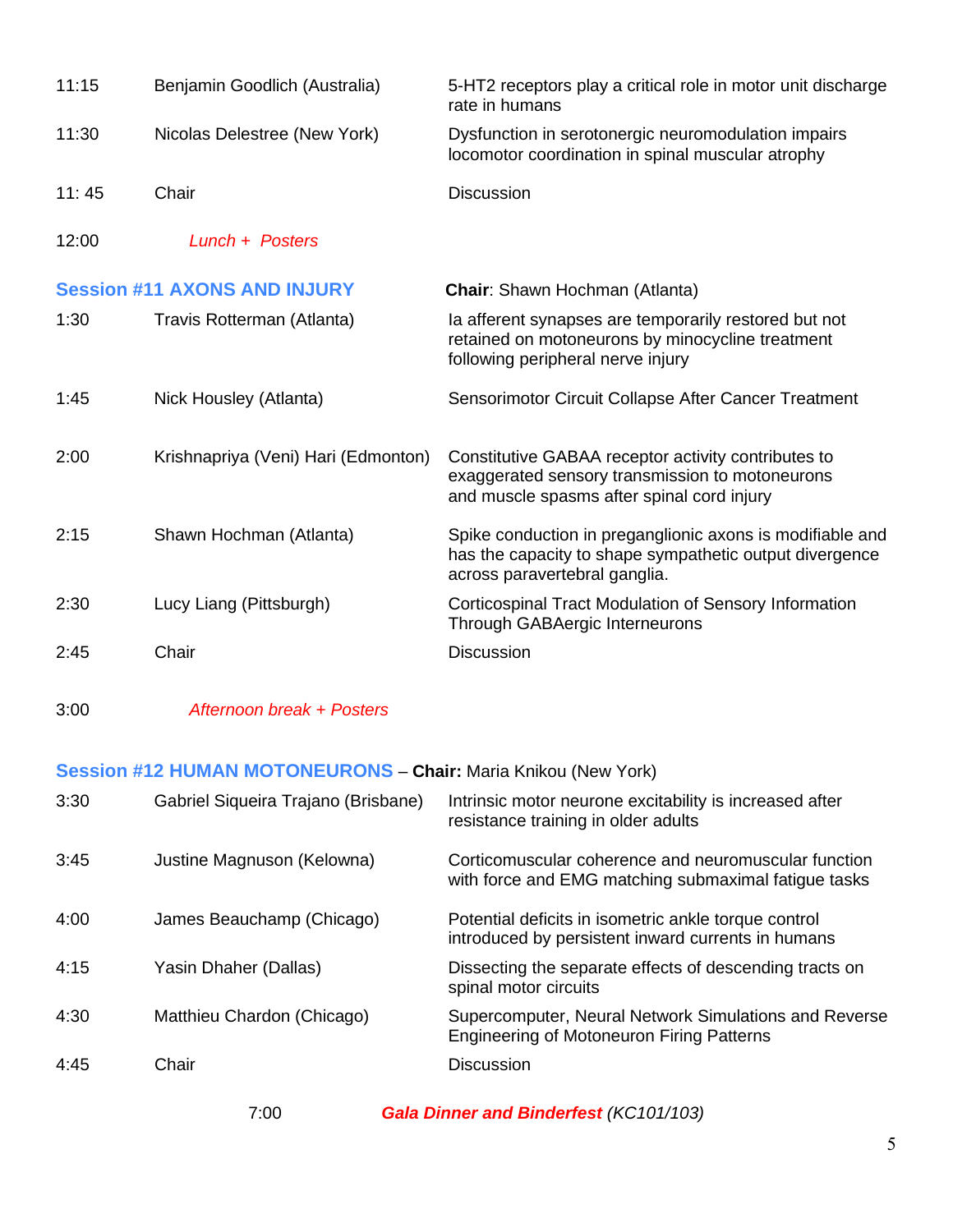# Day 4: Thursday, June 16

# **Session #13 NEUROTRAUMA AND MOTONEURONS 2** – **Chair**: Dave Collins (Edmonton)

| 9:00  | Jeremy Weinberger<br>(Philadelphia)        | Multisite Electrode Array to Optimize Epidural<br>Stimulation for Spasticity Following Spinal Cord Injury                                         |
|-------|--------------------------------------------|---------------------------------------------------------------------------------------------------------------------------------------------------|
| 9:15  | Amanda Pocratsky (London)                  | Pathophysiology of Dyt1 dystonia is mediated by spinal<br>cord dysfunction                                                                        |
| 9:30  | Alexandra Lackmy-Vallee (Paris)            | Undamaged hemisphere activation enhances control on<br>spinal networks of the affected arm post-stroke.                                           |
| 9:45  | David Leo Garcia Ramirez<br>(Philadelphia) | SCI-induced plasticity of sensory afferent input<br>pathways and 5-HT modulation of Shox2 interneurons<br>following epidural stimulation in mouse |
| 10:00 | Chair                                      | <b>Discussion</b>                                                                                                                                 |

10:15 *Morning break*

#### **Session #14 INPUTS TO MOTONEURONS 2** – **Chair:** Rob Brownstone (London)

| 10:45 | Martin Zaback (Philly)                         | Assessing the functional connectivity of spinal<br>neurons.                                                     |
|-------|------------------------------------------------|-----------------------------------------------------------------------------------------------------------------|
| 11:00 | David McClean (Chicago)                        | Mixed synapses entangle excitability and connectivity in<br>the zebrafish spinal cord.                          |
| 11:15 | Robyn L. Mildren (Baltimore)                   | Vestibular contributions to neck postural muscle activity<br>during natural motion experienced in everyday life |
| 11:30 | Olivier D. Laflamme (Halifax)                  | The involvement of V0 and V3 Commissural<br>Interneurons in Crossed Reflexes                                    |
| 11:45 | Chair                                          | <b>Discussion</b>                                                                                               |
| 12:00 | <b>General Discussion and Business meeting</b> |                                                                                                                 |

12:45 *Lunch*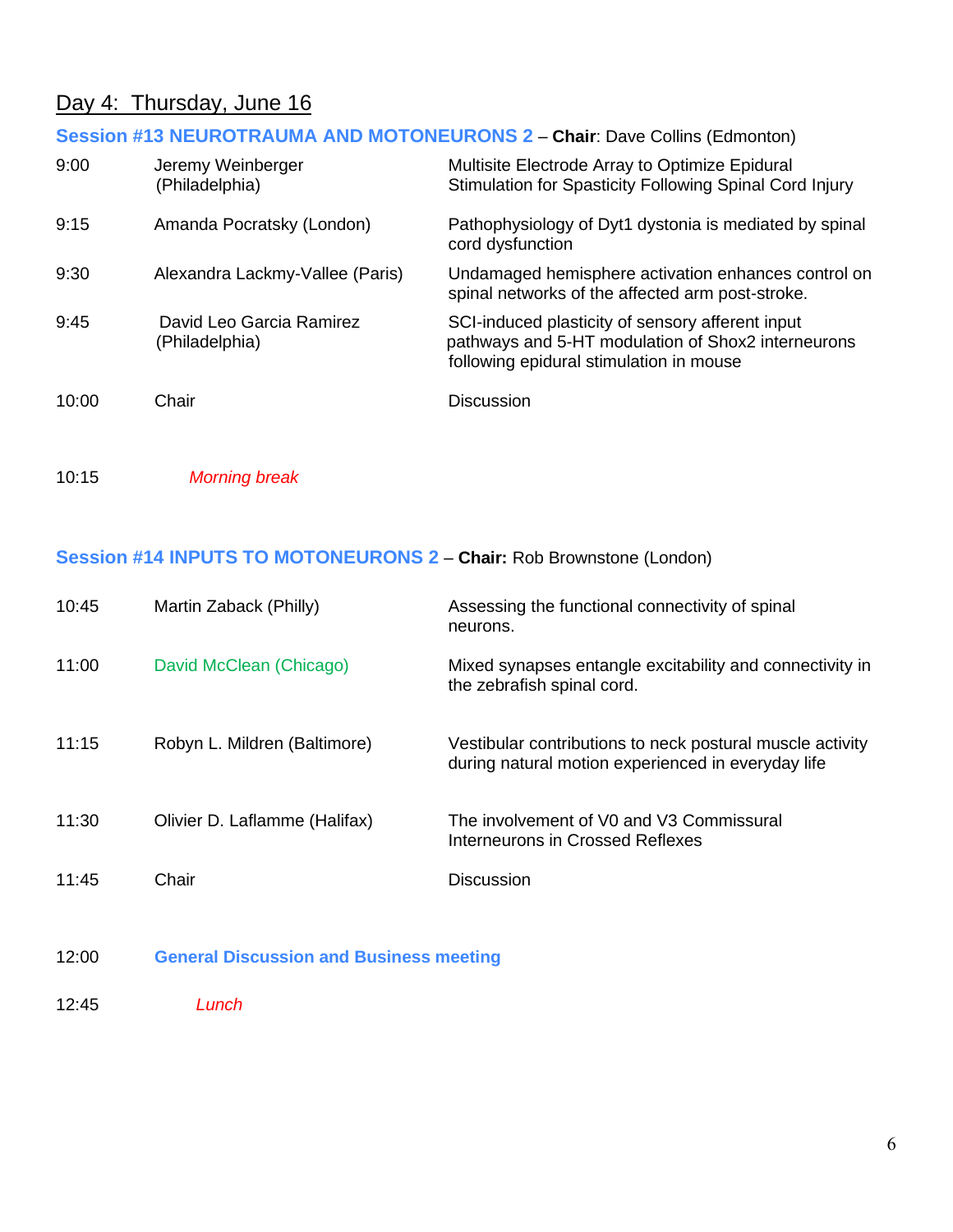#### **ALS Reception (Room KC 103)**

Tuesday June 19:00-22:00

#### **Purpose:**

The International Motor Neuron Society was "founded" with a primary purpose being bringing together investigators of human motor units and those of animal motor neurons such that together our progress would be more than the sum of our parts.

Throughout the years that we have been meeting, there has been increasing interest in ALS in our Society. Collectively, we have expertise in motoneuron, interneuron, and circuit physiology and pathophysiology in animal models and in people with ALS.

This evening, we ask the question of whether together we can chart a course for faster progress in understanding ALS and other motor neuron diseases. We will hear about some recent initiatives from Project ALS to understand these diseases and to discover novel treatments for people with ALS. We will then have an open moderated discussion with the aim of coming up with concrete steps to improving progress.

Here are some general discussion questions that you may want to consider prior to the evening:

- Why do animal research / physiology in ALS?
- How do we align animal and human physiological research? What can each group learn from the other? (Really the raison d'être of the Society.)
- What do we need to know about the pathophysiology of ALS? (i.e. how do we avoid nonmeaningful directions)
- Consider the variables (familial vs sporadic ALS, sexual dimorphism, different animal models, different muscles, different motoneurons, different time points, and what about brains?)
- Can we contribute useful biomarkers (e.g. human motor unit counts/firing behaviour) to the field?